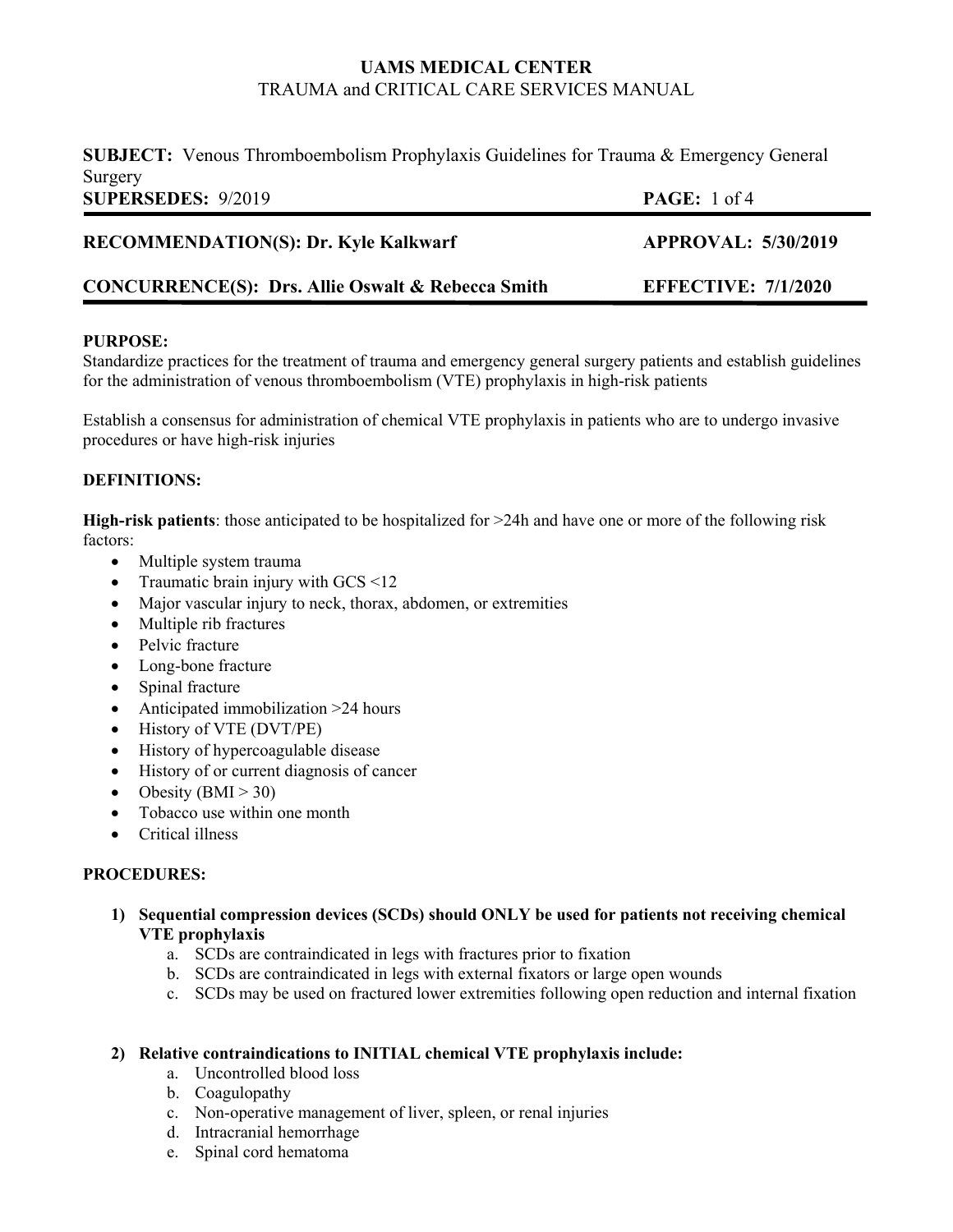**SUBJECT:** Venous Thromboembolism Prophylaxis Guidelines for Trauma & Emergency General Surgery<br>SUPEREPES 0/2010

| <b>SUPERSEDES: 9/2019</b>                                    | <b>PAGE:</b> $2 \text{ of } 4$ |
|--------------------------------------------------------------|--------------------------------|
| <b>RECOMMENDATION(S): Dr. Kyle Kalkwarf</b>                  | <b>APPROVAL: 5/30/2019</b>     |
| <b>CONCURRENCE(S): Drs. Allie Oswalt &amp; Rebecca Smith</b> | <b>EFFECTIVE: 7/1/2020</b>     |

- **3) All high-risk patients who do not have a contraindication should be started on enoxaparin (heparin is reserved for GFR <30 mL/min and/or patients with epidurals):**
	- a. GFR  $> 30$  mL/min: enoxaparin (Lovenox) 0.5 mg/kg SQ q12h (maximum starting dose is enoxaparin 60 mg SQ q12h)
	- b. GFR < 30 mL/min:
		- i. Weight < 90 kg: heparin 5000 units SQ q8h
		- ii. Weight  $> 90$  kg: heparin 7500 units SO q8h

## **4) Management of enoxaparin (Lovenox) dosing for trauma and emergency general surgery patients:**

- a. An Anti-Xa Assay should be ordered 4h AFTER the  $3<sup>rd</sup>$  dose of enoxaparin (either 0100 or 1300 depending on when enoxaparin was started)
	- i. If  $\leq 0.2$ , increase the enoxaparin dose by 10 mg and recheck an anti-Xa after three doses of the new regimen
	- ii. If  $0.2 0.4$ , no adjustment necessary and no further anti-Xa levels needed unless there is a change in renal function or patient clinical status
	- iii. If  $> 0.4$ , reduce the enoxaparin dose by 10 mg and recheck an anti-Xa after three doses of the new regimen

## **5) Patients with a history of HIT/HITT – Fondaparinux is preferred**

- a. If weight  $> 50$  kg and GFR  $> 50$  mL/min: 2.5 mg SQ daily
- b. If GFR 30-50 mL/min: use with caution (consider dose reduction)
- c. If GFR <30 mL/min: use is contraindicated

#### **6) IVC Filters**

- a. **IVC INSERTION:** Filters will be placed within 48h of time of consult in patients who meet the following criteria:
	- i. The patient has a documented DVT and cannot be fully anticoagulated
	- ii. The patient cannot receive VTE prophylaxis for at least five days (rare)
- b. **IVC REMOVAL:** When it is medically appropriate to start VTE prophylaxis:
	- i. If there is no contraindication, perform a bilateral lower extremity venous duplex. If negative for DVT, schedule retrieval of the IVC filter during the current admission.
	- ii. If the patient is cleared for VTE prophylaxis, but doses are being held for frequent trips to the OR, the IVC filter may be left in place. When the series of operations are complete, a bilateral lower extremity venous duplex should be performed. If negative for DVT, schedule retrieval of the IVC filter during the current admission.

## **7) Initiation of anticoagulation for at-risk patient populations:**

## **a. Solid Organ Injury**

- i. In the non-operative management of liver, spleen, and renal injuries, VTE prophylaxis may be initiated:
	- 1. Day of injury for grade I injuries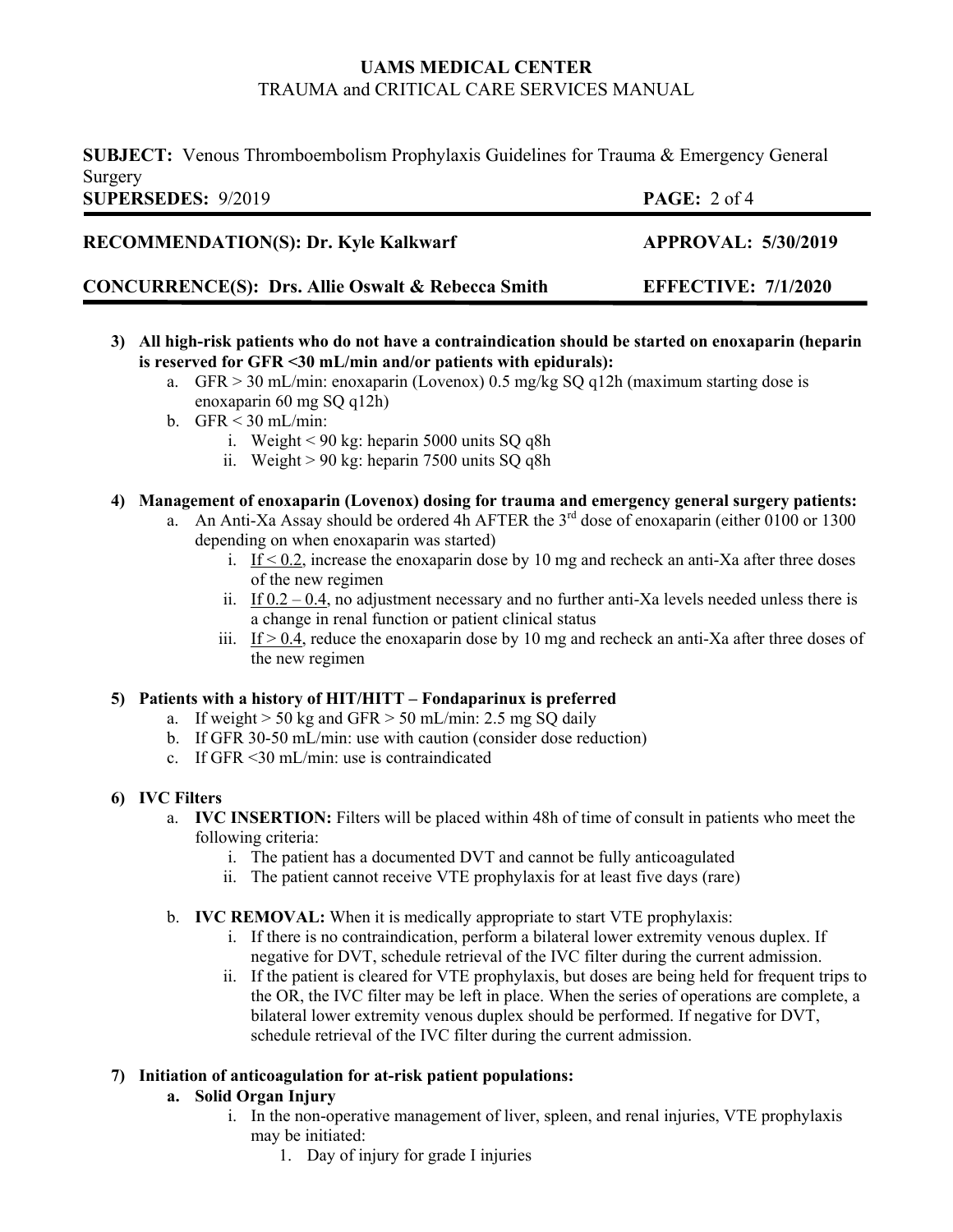**SUBJECT:** Venous Thromboembolism Prophylaxis Guidelines for Trauma & Emergency General Surgery **SUPERSEDES:** 9/2019 **PAGE:** 3 of 4

| <b>RECOMMENDATION(S): Dr. Kyle Kalkwarf</b>                  | <b>APPROVAL: 5/30/2019</b> |
|--------------------------------------------------------------|----------------------------|
| <b>CONCURRENCE(S): Drs. Allie Oswalt &amp; Rebecca Smith</b> | <b>EFFECTIVE: 7/1/2020</b> |

- 2. 24h without significant blood loss for grade II/III injuries
- 3. 48h without significant blood loss for grade IV injuries

## **b. Traumatic Brain Injury**

- i. Chemical VTE prophylaxis should be initiated 24h following stable head CT
- ii. Chemical VTE prophylaxis should be initiated 48h following craniotomy
- iii. VTE prophylaxis should NOT be held for EVD/ICP monitor placement or removal

## **c. Spinal fractures and spinal cord injuries (SCI)**

- i. Patients with spinal fractures or SCI may be started on VTE prophylaxis once the spine surgeon has deemed that there is no emergent need for surgical decompression or stabilization (usually within  $24h -$  an attending discussion is required for a 48h delay)
- ii. Patients with spinal cord hematoma may be started on VTE prophylaxis once cleared by the spine surgery team (usually within 24h – an attending discussion is required for a 48h delay)
- iii. If surgery is planned, VTE prophylaxis will be held the night before the operation and resumed 24h post-operatively

## **d. Chemical VTE Prophylaxis should not be held for non-spinal musculoskeletal injuries or procedures**

## **e. Regional anesthetic catheter placement for pain control (e.g., epidural) or lumbar drain**

- i. Before Puncture:
	- 1. Prophylactic enoxaparin (Lovenox) should be held for 12h
	- 2. Therapeutic enoxaparin (Lovenox) should be held for 24h
	- 3. IV heparin should be held for 4-6h
	- 4. SC heparin should be held for 8-12h
	- 5. Fondaparinux should be held for 36-48h
	- 6. INR should be  $\leq 1.6$
- ii. While epidural or lumbar drain is in place:
	- 1. Appropriate weight-based dosing of heparin should be used (section 3b)
	- 2. Enoxaparin (Lovenox) should NOT be used if epidural or lumbar drain is in place
- iii. After removal of epidural or lumbar drain:
	- 1. Enoxaparin (prophylactic or therapeutic) should be held for 4h
	- 2. Heparin (IV or SQ) should be held for 1h
	- 3. Fondaparinux should be held for 6-12h
	- 4. Warfarin (Coumadin) or novel anticoagulants should not be started until after epidural/lumbar drain removal

**REFERENCES:**